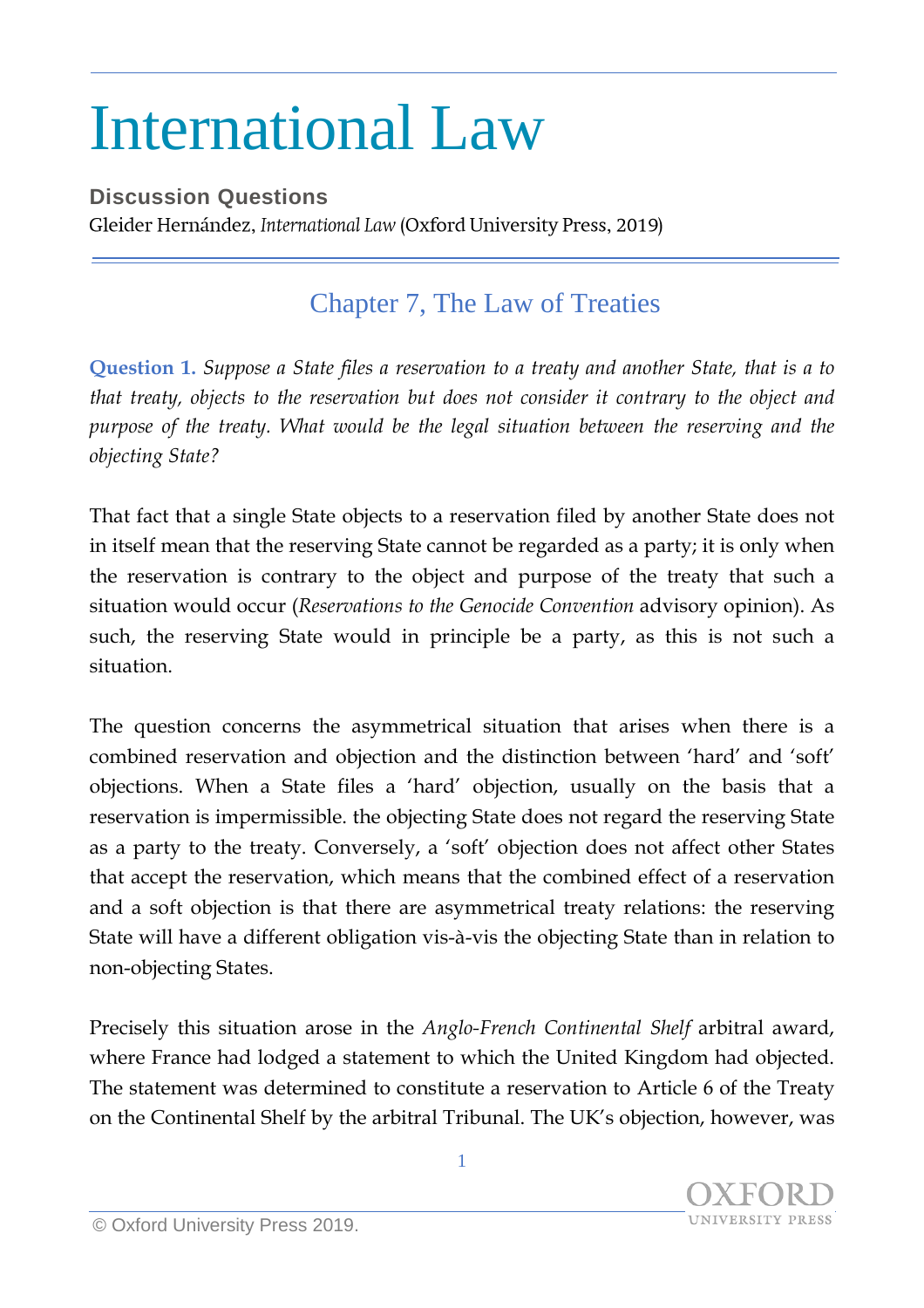'soft'. The Tribunal concluded that in such cases, the reservation would not be severed, that the provision as a whole was excluded between the two parties to the extent of the reservation (see Art 21(3) VCLT). However, vis-à-vis non-objecting States parties, the reservation would apply. The best answers will identify correctly that this creates a degree of asymmetry in treaty relations, and is perhaps the reason why certain treaties (eg UNCLOS or the Rome Statute of the ICC) prohibit reservations altogether.

**Question 2.** '*A government minister may sign treaties and potentially bind the State in areas falling within their competence.' Assess this statement critically.*

It is true that Heads of State, Heads of Government and Foreign Ministers may sign a treaty and express the consent of a State to be bound (Article 7(2) VCLT; see also *Application of the Genocide Convention (Bosnia v Yugoslavia),* preliminary objections, and *Legal Status of Eastern Greenland*). What of other ministers, for example a Minister of Finance in relation to central banking, or a Minister of Agriculture in relation to phytosanitary standards? These can produce 'full powers' that show that they are accredited by a State's government to negotiate and conclude a treaty, or express its consent to be bound (see e.g. *Armed Activities in the Congo (Congo v Rwanda)* and *Maritime Delimitation in the Indian Ocean*). What is more, under Article 8 VCLT a State may, through ratification or a similar act of consent, 'confirm' the act of a minister that did not possess full powers but signed a treaty.

**Question 3.** '*Under the law of treaties, there are so many grounds for States to back out of treaty obligations that they make a mockery of the rule* pacta sunt servanda*.' Do you agree?*

It is true that *Pacta sunt servanda* is likely not a rule of *jus cogens*, and there are several objections to it. However, such a sweeping statement would require some nuance. Students would be well served first by identifying the VCLT grounds for terminating or suspending treaty obligations: